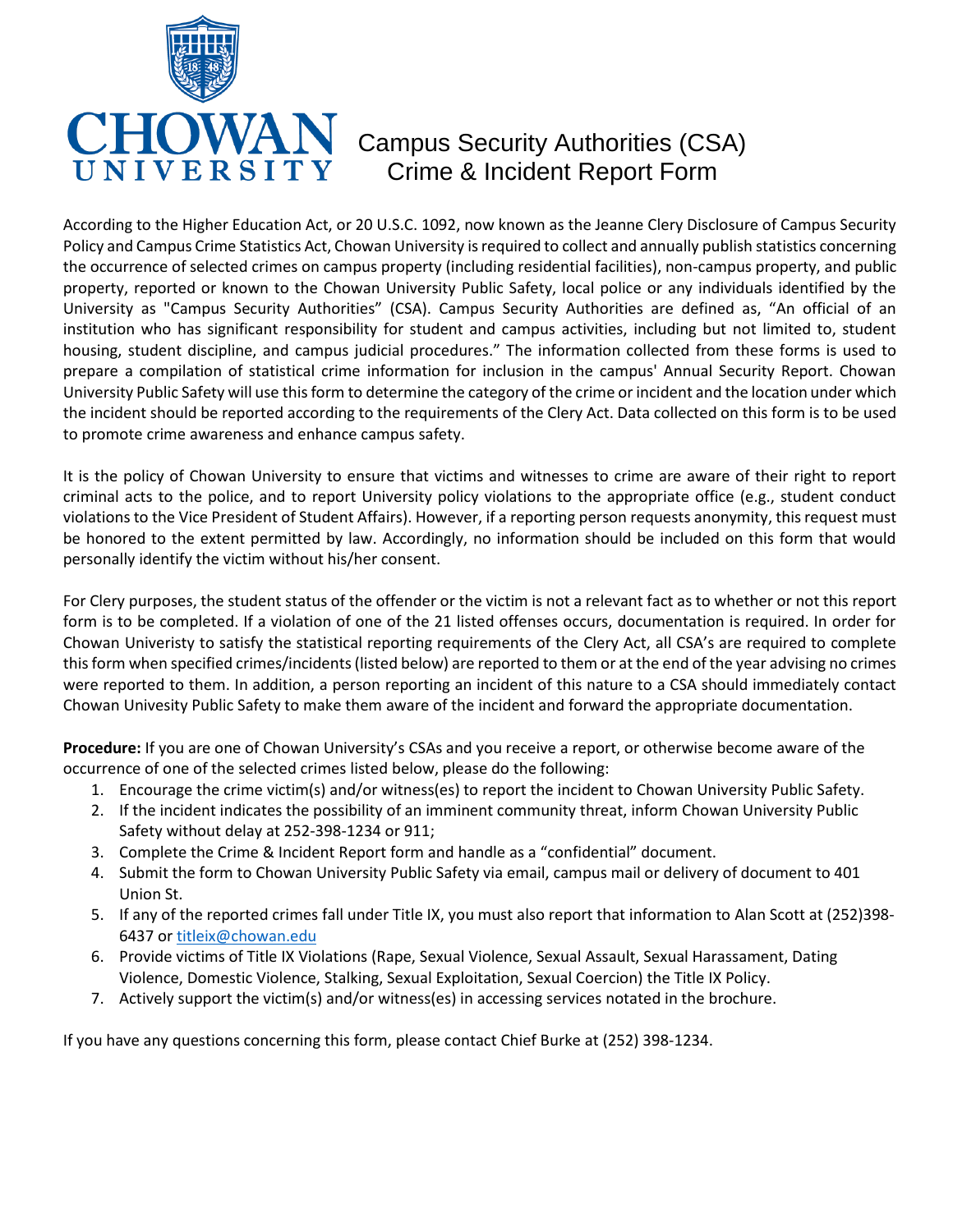#### **Crime/Incident Information**

(Definitions Below)

| Name of CSA:                                                                                               |  | Department:   |          | Date of Report:   |                 |                        | Time of Report:                      |  |  |
|------------------------------------------------------------------------------------------------------------|--|---------------|----------|-------------------|-----------------|------------------------|--------------------------------------|--|--|
| Position:                                                                                                  |  | Phone Number: |          | Date of Incident: |                 |                        | Time of Incident:                    |  |  |
|                                                                                                            |  |               |          |                   |                 |                        |                                      |  |  |
| *Name of Reporting Party:<br>Victim:                                                                       |  |               | Witness: | Suspect:          |                 | Other:                 | <b>Relationship to Victim:</b>       |  |  |
| *If reporting party wishes to remain anonymous, simply write ANONYMOUS.                                    |  |               |          |                   |                 |                        |                                      |  |  |
|                                                                                                            |  |               |          |                   |                 |                        |                                      |  |  |
|                                                                                                            |  |               |          |                   |                 |                        |                                      |  |  |
|                                                                                                            |  |               |          |                   |                 |                        |                                      |  |  |
| Was a police report filed? __ Yes __ No __ Unknown Specify Local Agency: ___________________ Date:________ |  |               |          |                   |                 |                        |                                      |  |  |
| <b>Criminal Homicide</b>                                                                                   |  |               |          |                   | <b>Burglary</b> |                        |                                      |  |  |
| Murder/Non-negligent Manslaughter<br>$\Box$                                                                |  |               |          |                   |                 | Motor Vehicle Theft    |                                      |  |  |
| Manslaughter by Negligence<br>П.                                                                           |  |               |          |                   | Arson           |                        |                                      |  |  |
| <b>Sexual Offenses</b>                                                                                     |  |               |          |                   |                 | Domestic Violence      |                                      |  |  |
| Rape<br>$\Box$                                                                                             |  |               |          |                   |                 | <b>Dating Violence</b> |                                      |  |  |
| Fondling<br>$\Box$                                                                                         |  |               |          |                   | <b>Stalking</b> |                        |                                      |  |  |
| Incest<br>$\Box$                                                                                           |  |               |          |                   |                 | Drug Law Violation     |                                      |  |  |
| <b>Statutory Rape</b><br>n.                                                                                |  |               |          |                   |                 |                        | Liquor Law Violation (above 21 only) |  |  |
| Robbery                                                                                                    |  |               |          |                   |                 |                        | <b>Weapons: Carrying, Possessing</b> |  |  |

### **Sexual Assault and Violence Against Women (or Men)**

On March 7, 2013, President Obama signed a bill that reauthorized the Violence Against Women Act (VAWA). Strengthening Clery as part of the Campus Sexual Violence Elimination Act, or Campus SaVE Act (SaVE) VAWA addendum, the bill included amendments that afforded additional rights to victims of sexual assault, domestic violence, dating violence, and stalking on university/college campuses.

Sexual assault and violence against women are of special concern to the campus community because they have been historically under reported. The victim of a sex offense typically desires confidentiality and anonymity, as a result he/she will often seek a reporting source other than law enforcement such as a designated CSA. Because the sex offender may continue to pose a threat to the community, the threat potential needs to be evaluated and the campus community alerted/warned as necessary. In this regard, the following additional information is requested.

| Was the                                    | Unknown Offender  |       | Known Offender (friend, acquaintance, classmate, date, etc.) |        |             |            |                       |  |  |
|--------------------------------------------|-------------------|-------|--------------------------------------------------------------|--------|-------------|------------|-----------------------|--|--|
| Assailant:                                 | Chowan Affiliated | Staff | Student                                                      |        |             |            |                       |  |  |
| <b>Description</b><br>of the<br>Assailant: | Race/Gender:      | Age:  | Height:                                                      | Weight | Hair Color: | Eve Color: | Physical<br>Features: |  |  |

Be sure to provide victims of Title IX Violations (Rape, Sexual Violence, Sexual Assault, Sexual Harassment, Dating Violence, Domestic Violence, Stalking, Sexual Exploitation, Sexual Coercion the Title IX Policy. Actively support the victim(s) and/or witness(es) in accessing services notated in the Titile IX Policy.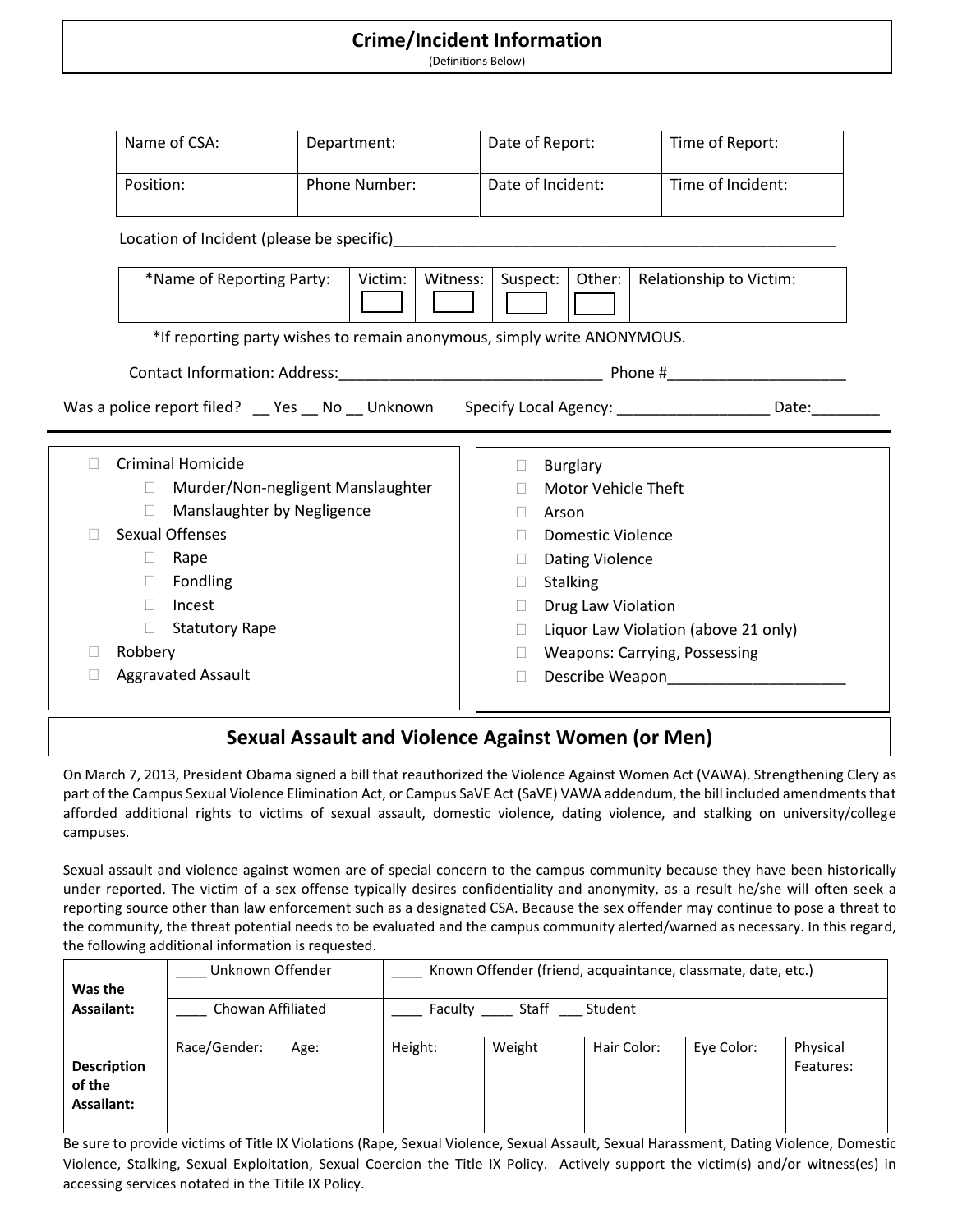### **Hate Crimes**

Chowan University is also required to report statistics for hate (bias) related crimes by the type of bias as defined below for the following classifications: murder/non-negligent manslaughter, negligent manslaughter, robbery, aggravated assault, burglary, motor vehicle theft, arson (see definitions below) and larceny, vandalism, intimidation, and simple assault (see definitions below). Larceny-Theft \_\_\_\_\_Simple Assault \_\_\_\_\_Intimidation \_\_\_\_\_ Destruction/Damage/Vandalism of Property

| Was this crime/incident<br>motivated by bias?  |            | Unknown | Yes                | No                                           |                           |             |  |
|------------------------------------------------|------------|---------|--------------------|----------------------------------------------|---------------------------|-------------|--|
| If yes, identify the<br>category of prejudice: |            | Race    | Religion           | Sexual<br>Orientation                        | Ethnicity/National Origin |             |  |
|                                                | Disability | Gender  | Gender<br>Identity | If gender<br>identity, select<br>which type: | Non-<br>Conforming        | Transgender |  |

## **Description of the Incident/Crime**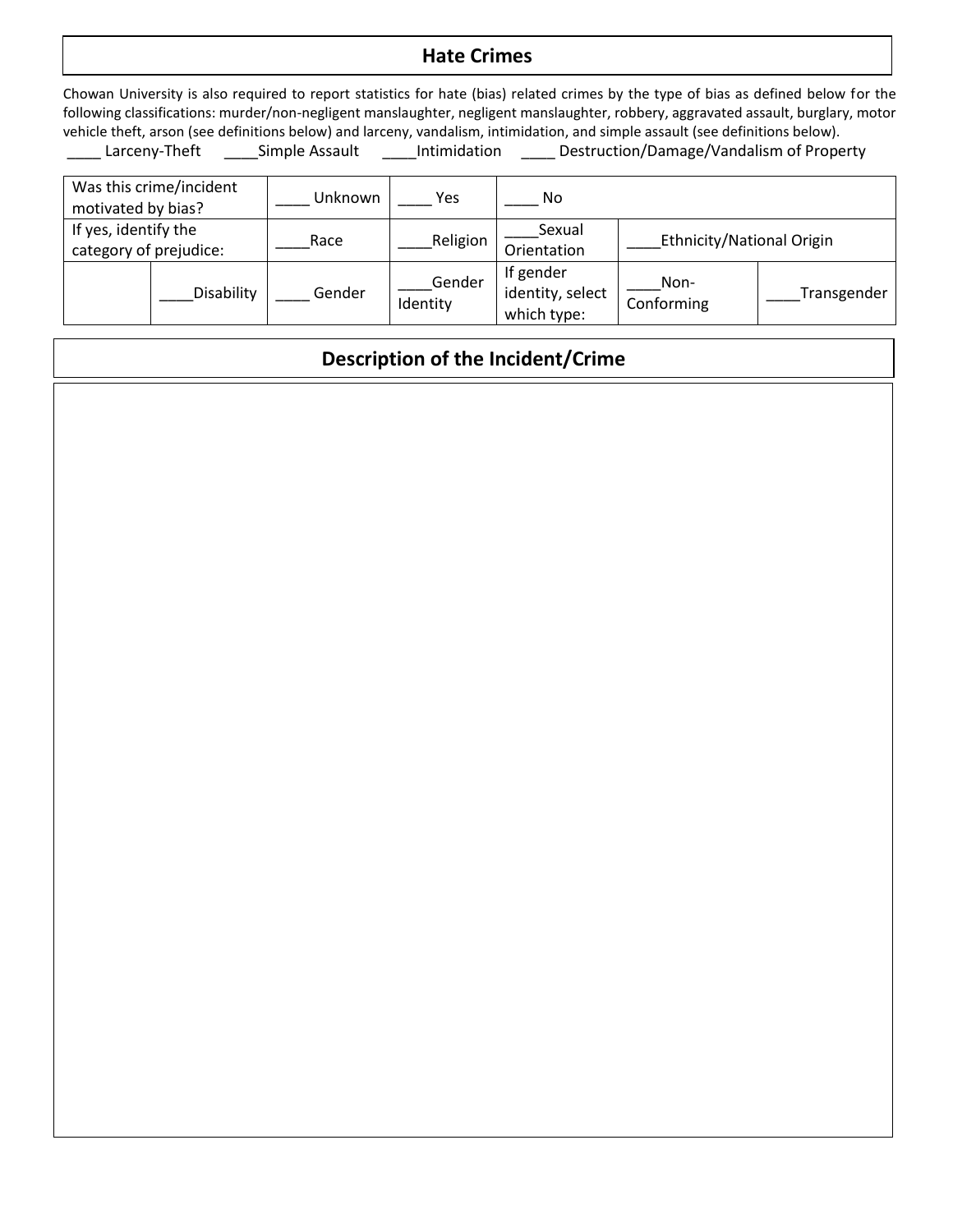#### **Definitions**

**Murder and Non-Negligent Manslaughter:** The willful (non-negligent) killing of one human being by another. NOTE: Deaths caused by negligence, attempts to kill, assaults to kill, suicides, accidental deaths, and justifiable homicides are excluded.

**Negligent Manslaughter:** The killing of another person through gross negligence.

**Sex Offenses, Forcible:** Any sexual act directed against another person, without the consent of the victim, including instances where the victim is incapable of giving consent.

**Rape:** The penetration, no matter how slight, of the vagina or anus with any body part or object, or oral penetration by a sex organ of another person, without the consent of the victim.

**Fondling:** The touching of the private body parts of another person for the purpose of sexual gratification, without the consent of the victim, including instances where the victim is incapable of giving consent because of his/her age or because of his/her temporary or permanent mental or physical incapacity.

**Date Rape Drug:** Under Clery, the administration of a date rape drug in an unsuccessful attempt to incapacitate and sexually assault the victim, and investigation determines that the perpetrator's attempt was to commit a sex offense, is a sexual assault. Administration of a date rape drug in which intent cannot be proven is an Aggravated Assault.

**Sex Offenses, Nonforcible:** Unlawful, nonforcible sexual intercourse.

**Incest:** Nonforcible sexual intercourse between persons who are related to each other within the degrees wherein marriage is prohibited by law. **Statutory Rape:** Nonforcible sexual intercourse with a person who is under the statutory age of consent. North Carolina age is under the age of 16.

**Robbery:** The taking or attempting to take anything of value from the care, custody, or control of a person or persons by force or threat of force or violence and/or by putting the victim in fear.

**Aggravated Assault:** An unlawful attack by one person upon another for the purpose of inflicting severe or aggravated bodily injury. This type of assault usually is accompanied by the use of a weapon or by means likely to produce death or great bodily harm. It is not necessary that injury result from an aggravated assault when a gun, knife, or other weapon is used which could or probably would result in a serious potential injury if the crime were successfully completed. Aggravated assault includes poisoning (date rape drug, etc.)

**Burglary:** The unlawful entry of a structure to commit a felony or a theft. For reporting purposes this definition includes: unlawful entry with intent to commit a larceny or a felony; breaking and entering with intent to commit a larceny; housebreaking; safecracking; and all attempts to commit any of the aforementioned.

**Motor Vehicle Theft:** The theft or attempted theft of a motor vehicle. (Classify as motor vehicle theft all cases where automobiles are taken by persons not having lawful access, even though the vehicles are later abandoned – including joy riding).

**Arson:** The willful or malicious burning or attempt to burn, with or without intent to defraud, a dwelling house, public building, motor vehicle or aircraft, or personal property of another kind.

**Liquor Law Violations:** The violation of laws or ordinance prohibiting: the manufacture, sale, transporting, furnishing, possessing of intoxicating liquor; maintaining unlawful drinking places; bootlegging; operating a still; furnishing liquor to minor or intemperate person; using a vehicle for illegal transportation of liquor; drinking on a train or public conveyance; all attempts to commit any of the aforementioned. (Drunkenness and driving under the influence are not included in this definition.)

**Drug Abuse Violations:** Violations of state and local laws relating to the unlawful possession, sale, use, growing, manufacturing, and making of narcotic drugs. The relevant substances include: opium or cocaine and their derivatives (morphine, heroin, codeine); marijuana; synthetic narcotics (Demerol, methadone); and dangerous non-narcotic drugs (barbiturates, Benzedrine).

**Weapon Law Violations:** The violation of laws or ordinances dealing with weapon offenses, regulatory in nature, such as: manufacture, sale, or possession of deadly weapons; carrying deadly weapons, concealed or openly; furnishing deadly weapons to minors; aliens possessing deadly weapons; all attempts to commit any of the aforementioned.

(Crime definitions are from the Uniform Crime Reporting [Handbook.](http://www.dstaffordandassociates.com/wp-content/uploads/2013/04/UCR-Handbook-2004.pdf) Sex offense definitions are from the Nation[alIncident-Based](http://www.dstaffordandassociates.com/wp-content/uploads/2013/09/NIBRS-Handbook-1-17-13.pdf) Reporting [System](http://www.dstaffordandassociates.com/wp-content/uploads/2013/09/NIBRS-Handbook-1-17-13.pdf) edition of the Uniform Crime Reporting Program).

#### **Clery Act Hate/Bias Crimes**

A hate crime is defined as any crime that manifests evidence that a victim was selected because of his/her actual or perceived race; gender; gender identity; religion; sexual orientation; ethnicity; national origin or disability. A hate crime is not a separate, distinct crime, but is the commission of a criminal offense which was motivated by the offender's bias. If the facts of the case indicate that the offender was motivated to commit the offense because of his/her bias against the victim's perceived race; gender; gender identity; religion; sexual orientation; ethnicity; national origin or disability, the crime is classified as a hate crime**.** For more information on the definition and classification of hate/bias crimes, see: <http://www.fbi.gov/about-us/cjis/ucr/data-collection-manual>

**Bias:** Bias is a preformed negative opinion or attitude toward a group of persons based on their race, gender, gender identity, religion, disability, sexual orientation, ethnicity or national origin.Although there are many possible categories of bias, under Clery, only the following eight categories are reported:

**Race:** A preformed negative attitude toward a group of persons who possess common physical characteristics (e.g., color of skin, eyes, and/or hair; facial features, etc.) genetically transmitted by descent and heredity, which distinguish them as a distinct division of humankind (e.g., Asians, blacks, whites).

Gender: A preformed negative opinion or attitude toward a group of persons because those persons are male or female.

**Gender Identity:** A preformed negative opinion or attitude toward a person or group of persons based on their actual or perceived gender identity, e.g., bias against transgender or gender non-conforming individuals.

**Religion:** A preformed negative opinion or attitude toward a group of persons who share the same religious beliefs regarding the origin and purpose of the universe and the existence or nonexistence of a supreme being, e.g., Catholics, Jews, Protestants, atheists.

**Sexual Orientation: A** preformed negative opinion or attitude toward a person or group of persons based on their actual or perceived sexual orientation.

**Ethnicity:** A preformed negative opinion or attitude toward a group of people whose members identify with each other, through a common heritage, often consisting of a common language, common culture (often including a shared religion) and/or ideology that stresses common ancestry. The concept of ethnicity differs from the closely related term race in that "race" refers to grouping based mostly upon biological criteria, while "ethnicity" also encompasses additional cultural factors.